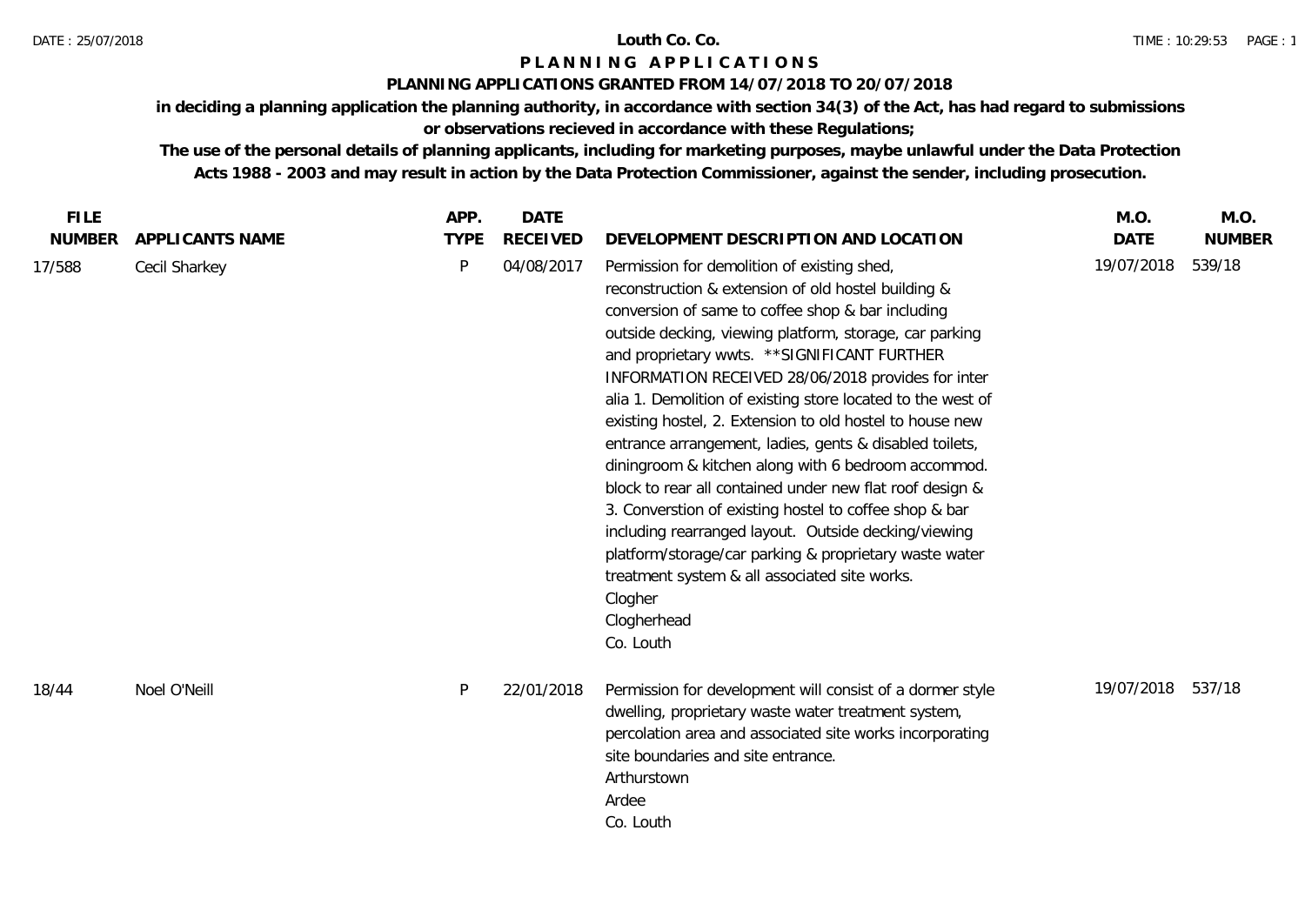## **PLANNING APPLICATIONS GRANTED FROM 14/07/2018 TO 20/07/2018**

**in deciding a planning application the planning authority, in accordance with section 34(3) of the Act, has had regard to submissions** 

# **or observations recieved in accordance with these Regulations;**

| <b>FILE</b><br><b>NUMBER</b> | <b>APPLICANTS NAME</b>  | APP.<br><b>TYPE</b> | <b>DATE</b><br><b>RECEIVED</b> | DEVELOPMENT DESCRIPTION AND LOCATION                                                                                                                                                                                             | M.O.<br><b>DATE</b> | M.O.<br><b>NUMBER</b> |
|------------------------------|-------------------------|---------------------|--------------------------------|----------------------------------------------------------------------------------------------------------------------------------------------------------------------------------------------------------------------------------|---------------------|-----------------------|
| 18/114                       | Aine Hicks              | $\mathsf{P}$        | 16/02/2018                     | PERMISSION sought for dwelling house, waste water<br>treatment unit and percolation area and all associated site<br>works.<br>Balgatheran<br>Tullyallen<br>Co. Louth                                                             | 19/07/2018          | 527/18                |
| 18/243                       | Niall Halpin            | P                   | 05/04/2018                     | PERMISSION for one number dwelling house along with<br>all associated site development works.<br>The Orchard<br>Blackrock<br>Co. Louth                                                                                           | 19/07/2018 533/18   |                       |
| 18/299                       | Donal & Gráinne Keating | E                   | 20/04/2018                     | Extension of Duration parent ref: 13/520039 -<br>Permission for two storey extension to the rear of<br>existing house, new porch, changes to elevations &<br>associated site works.<br>2 Park View<br>Dundalk<br>Co. Louth       | 19/07/2018 535/18   |                       |
| 18/316                       | Anne Woods              | P                   | 26/04/2018                     | Permission to construct a single storey dwelling house,<br>waste water treatment system, use existing residential<br>entrance to public road and all necessary site works.<br>Togher Road<br>Salterstown<br>Dunleer<br>Co. Louth | 19/07/2018          | 530/18                |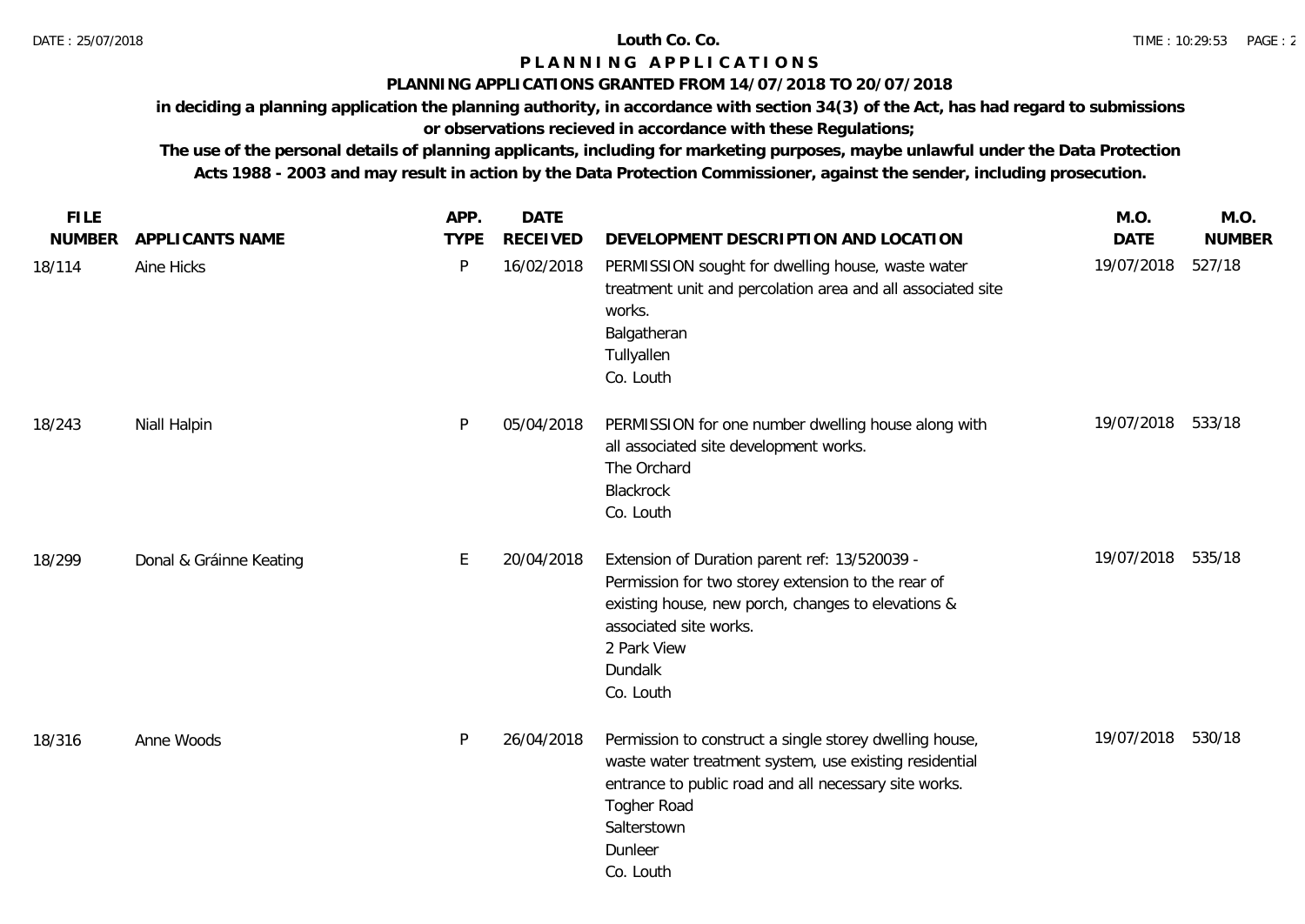# **PLANNING APPLICATIONS GRANTED FROM 14/07/2018 TO 20/07/2018**

**in deciding a planning application the planning authority, in accordance with section 34(3) of the Act, has had regard to submissions** 

# **or observations recieved in accordance with these Regulations;**

| <b>FILE</b><br><b>NUMBER</b> | APPLICANTS NAME              | APP.<br><b>TYPE</b> | <b>DATE</b><br><b>RECEIVED</b> | DEVELOPMENT DESCRIPTION AND LOCATION                                                                                                                                                                                             | M.O.<br>DATE | M.O.<br><b>NUMBER</b> |
|------------------------------|------------------------------|---------------------|--------------------------------|----------------------------------------------------------------------------------------------------------------------------------------------------------------------------------------------------------------------------------|--------------|-----------------------|
| 18/317                       | Liam Woods & Bridget Watters | P                   | 26/04/2018                     | Permission to construct a single storey dwelling house,<br>waste water treatment system, use existing residential<br>entrance to public road and all necessary site works.<br>Togher Road<br>Salterstown<br>Dunleer<br>Co. Louth | 19/07/2018   | 531/18                |
| 18/342                       | Patrick Hickey               | R.                  | 04/05/2018                     | Retention permission for a development consisting of the<br>retention of a porch to the side of the house and for the<br>change of use of a domestic garage into a family room<br>and study.<br>Bohernamoe<br>Ardee<br>Co Louth  | 19/07/2018   | 525/18                |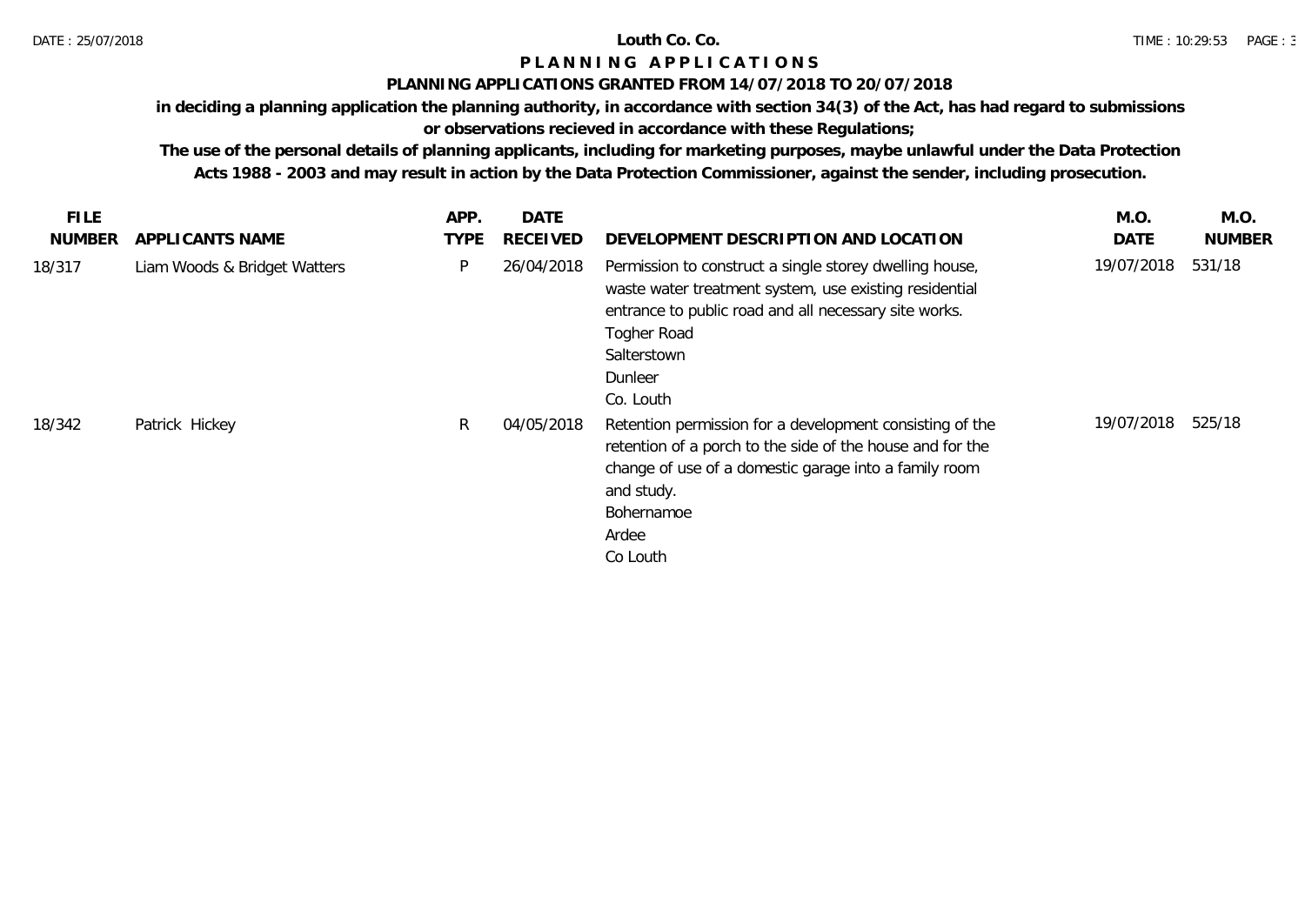# **PLANNING APPLICATIONS GRANTED FROM 14/07/2018 TO 20/07/2018**

**in deciding a planning application the planning authority, in accordance with section 34(3) of the Act, has had regard to submissions** 

**or observations recieved in accordance with these Regulations;**

| <b>FILE</b>   |                        | APP.        | <b>DATE</b>     |                                                                                                                                                                                                                                                                                                                                                                                                                                                                                                                                                                                                                                                                                                                                                                                                                                                                                                                                                                                                                                                                                                                                                                             | M.O.        | M.O.          |
|---------------|------------------------|-------------|-----------------|-----------------------------------------------------------------------------------------------------------------------------------------------------------------------------------------------------------------------------------------------------------------------------------------------------------------------------------------------------------------------------------------------------------------------------------------------------------------------------------------------------------------------------------------------------------------------------------------------------------------------------------------------------------------------------------------------------------------------------------------------------------------------------------------------------------------------------------------------------------------------------------------------------------------------------------------------------------------------------------------------------------------------------------------------------------------------------------------------------------------------------------------------------------------------------|-------------|---------------|
| <b>NUMBER</b> | APPLICANTS NAME        | <b>TYPE</b> | <b>RECEIVED</b> | DEVELOPMENT DESCRIPTION AND LOCATION                                                                                                                                                                                                                                                                                                                                                                                                                                                                                                                                                                                                                                                                                                                                                                                                                                                                                                                                                                                                                                                                                                                                        | <b>DATE</b> | <b>NUMBER</b> |
| 18/407        | McWilliams Capital Ltd | E           | 24/05/2018      | Extension of Duration Parent Ref: $04/179 - 1$ (a)(p) 37<br>hectares (92 acres) of land for a business park, 16no. 9m<br>high wholesale warehouse showrooms (6 units @<br>1045msq, 6 units @ 1190msq, 1 @ 1310msq & 1<br>@1845msq, 1 @ 1470msq, 1 @ 1345msq), 1no. 9m<br>high enterprise centre & creche(5875msq), 2no. 9m high<br>office units (1 @5875msq & 1@6430msq), 24no. 9m<br>high incubator office units (all are 265msq), 18no. 9m<br>high lockup units (units 90msq), 37no. 9m high incubator<br>warehouses (25 at 295msq &12 at 400msq), 3no.14m<br>high major warehouses(10205msq,9370msq,9335msq),<br>1no.14m high High Bay Distribution Ind Unit(at<br>22210msq), 11no. 14m high medium density ind<br>units (5 units at 955 msq, 1@1220 msq,<br>1@1350msq,1@1445msq,1@1480msq,<br>1@1740msq,1@2005msq), const new roundabout on<br>the Armagh Rd to provide access to the proposed<br>business park, assoc. internal<br>roads, parking, siteworks, landscaping & site regrading, 1<br>(b) Outline for the provision of a new wastewater<br>pumping station, electricity substation, petrol filling<br>station & shop<br>Armagh Road<br>Dundalk<br>Co. Louth | 16/07/2018  | 524/18        |
|               |                        |             |                 |                                                                                                                                                                                                                                                                                                                                                                                                                                                                                                                                                                                                                                                                                                                                                                                                                                                                                                                                                                                                                                                                                                                                                                             |             |               |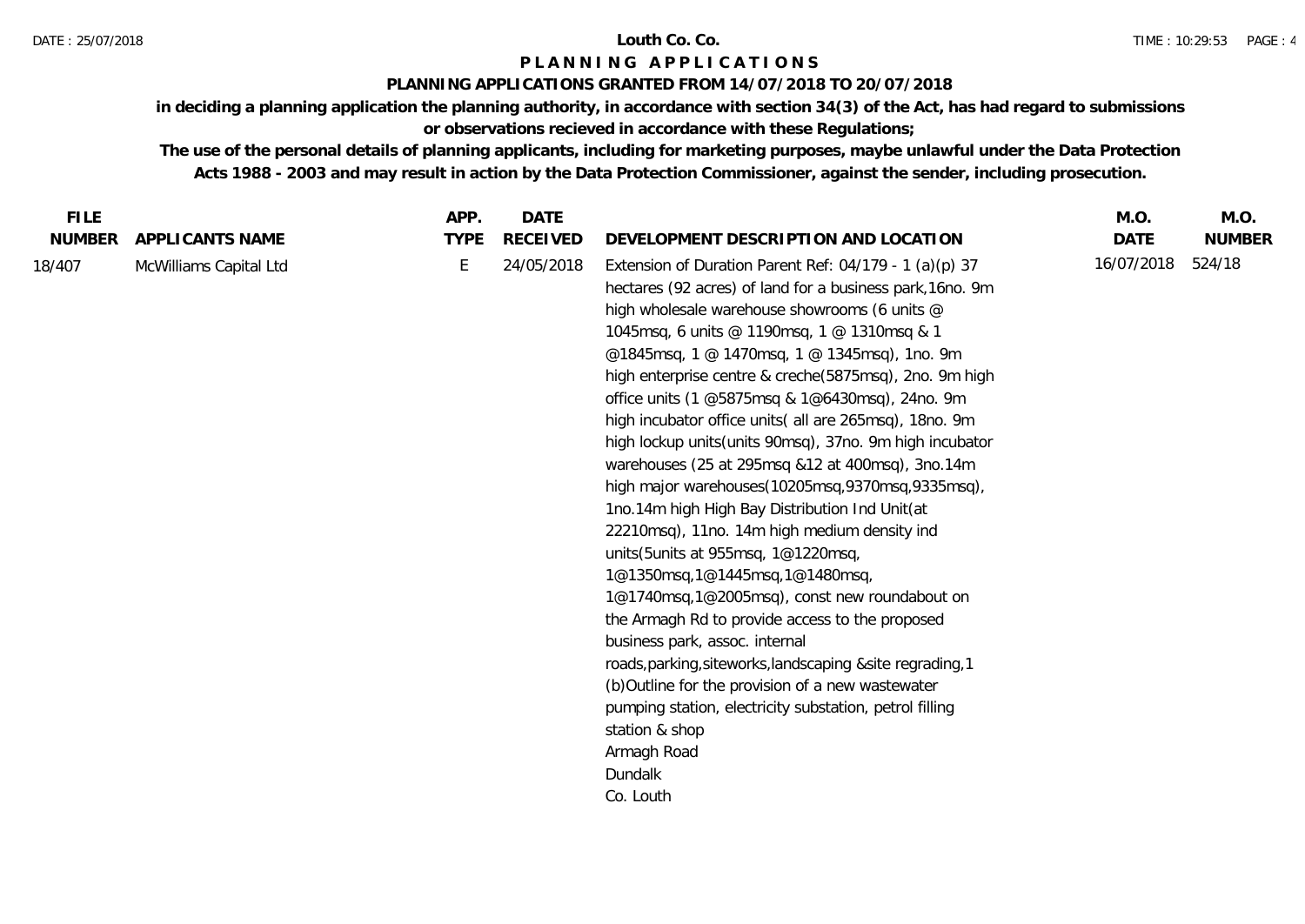# **PLANNING APPLICATIONS GRANTED FROM 14/07/2018 TO 20/07/2018**

**in deciding a planning application the planning authority, in accordance with section 34(3) of the Act, has had regard to submissions** 

# **or observations recieved in accordance with these Regulations;**

| <b>FILE</b>   |                   | APP.        | <b>DATE</b>     |                                                                                                                                                                                                                                                                                                                                                                                        | M.O.        | M.O.          |
|---------------|-------------------|-------------|-----------------|----------------------------------------------------------------------------------------------------------------------------------------------------------------------------------------------------------------------------------------------------------------------------------------------------------------------------------------------------------------------------------------|-------------|---------------|
| <b>NUMBER</b> | APPLICANTS NAME   | <b>TYPE</b> | <b>RECEIVED</b> | DEVELOPMENT DESCRIPTION AND LOCATION                                                                                                                                                                                                                                                                                                                                                   | <b>DATE</b> | <b>NUMBER</b> |
| 18/417        | Chris Carberry    | P           | 30/05/2018      | Planning permission for change of design to<br>development as granted under Planning Permission Ref.<br>No 16490. Design change will include replacement of 35<br>caravan parking spaces with 35 No static mobile homes,<br>replacement of a reception building with a mobile home<br>to be used as a reception and associated site works.<br>Drogheda Road<br>Clogherhead<br>Co.Louth | 19/07/2018  | 536/18        |
| 18/419        | Noeleen McDonnell | P           | 31/05/2018      | The development will consist of proposed cubicle cattle<br>shed and associated underground slatted slurry tank,<br>milking parlour/dairy, holding area & associated<br>underground slatted slurry tank, walled silage pit and all<br>associated works all to existing farm complex.<br>Tenure<br>Dunleer<br>Co.Louth                                                                   | 19/07/2018  | 541/18        |
| 18/432        | Mark Finnegan     | P           | 06/06/2018      | The development will consist of change of use from retail<br>to restuarant/coffee shop/kiosk.<br>Old Bus Depot<br>Longwalk<br>Dundalk<br>Co.Louth                                                                                                                                                                                                                                      | 19/07/2018  | 528/18        |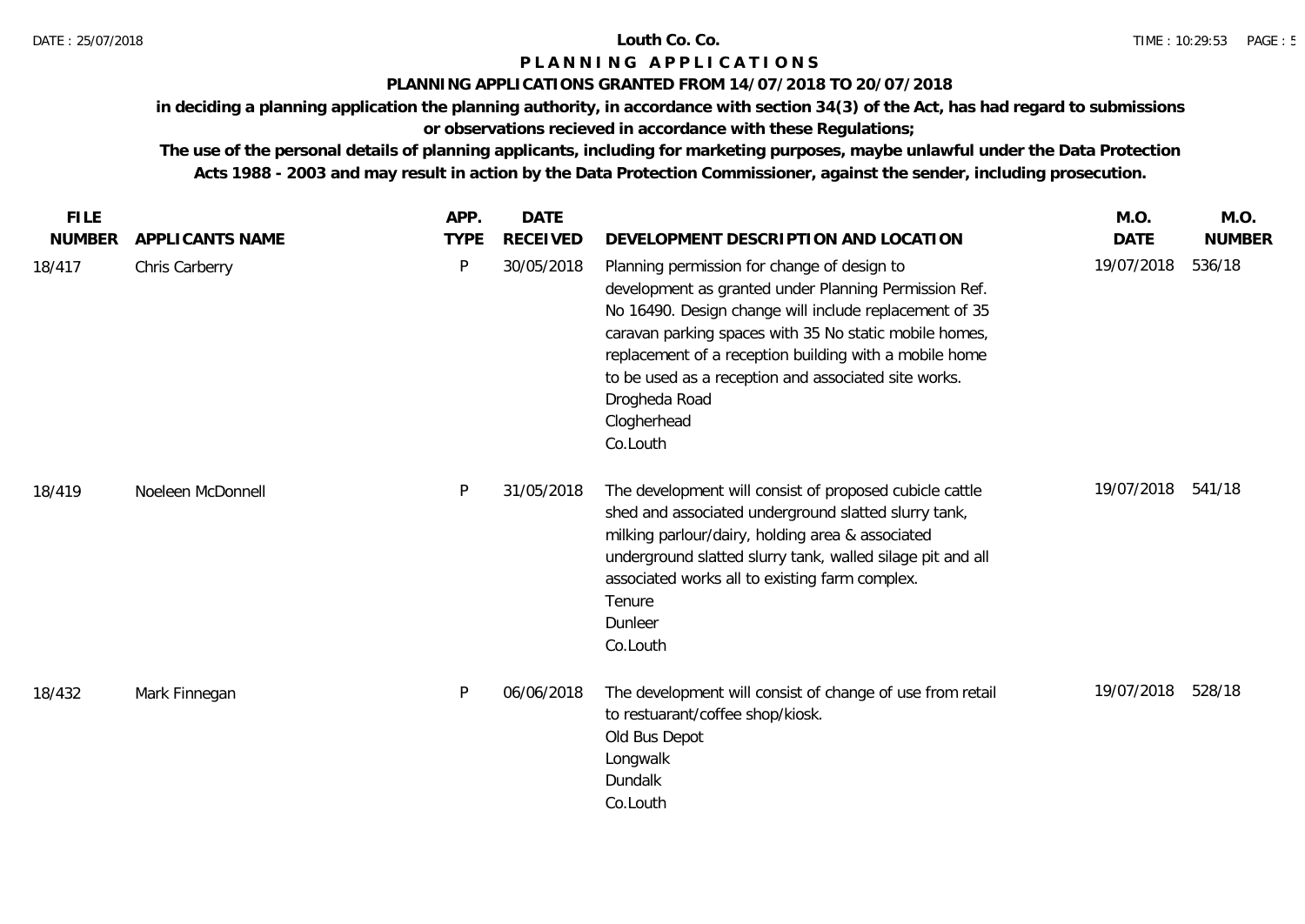## **PLANNING APPLICATIONS GRANTED FROM 14/07/2018 TO 20/07/2018**

**in deciding a planning application the planning authority, in accordance with section 34(3) of the Act, has had regard to submissions** 

# **or observations recieved in accordance with these Regulations;**

| <b>FILE</b>   |                      | APP.         | <b>DATE</b>     |                                                                                                                                                                                                                                                                                                    | M.O.        | M.O.          |
|---------------|----------------------|--------------|-----------------|----------------------------------------------------------------------------------------------------------------------------------------------------------------------------------------------------------------------------------------------------------------------------------------------------|-------------|---------------|
| <b>NUMBER</b> | APPLICANTS NAME      | <b>TYPE</b>  | <b>RECEIVED</b> | DEVELOPMENT DESCRIPTION AND LOCATION                                                                                                                                                                                                                                                               | <b>DATE</b> | <b>NUMBER</b> |
| 18/433        | <b>Barry Murphy</b>  | P            | 05/06/2018      | The development will consist of the construction of a 2<br>storey extension to front of existing dwelling consisting<br>of ground floor kitchen extension and porch enclosure<br>and first floor bedroom as well as all associated site<br>works.<br>Dereen<br>Dublin Road<br>Drogheda<br>Co Louth | 19/07/2018  | 526/18        |
| 18/442        | Stephen Malone       | $\mathsf{R}$ | 11/06/2018      | Retention of a domestic garage, Permission for extension<br>to existing domestic garage, Permission for a builders<br>lock-up store and associated site development works.<br>Castlecarragh<br>Riverstown<br>Dundalk<br>Co.Louth                                                                   | 19/07/2018  | 540/18        |
| 18/446        | P. McCloskey & Son's | P            | 11/06/2018      | The development will consist of the erection of 364 Solar<br>Photovoltaic Panels to the southern roof side of existing<br>bakery building with all associated site works.<br>McCloskey's Bakery<br>Ballymakenny Road<br>Drogheda<br>Co.Louth                                                       | 19/07/2018  | 529/18        |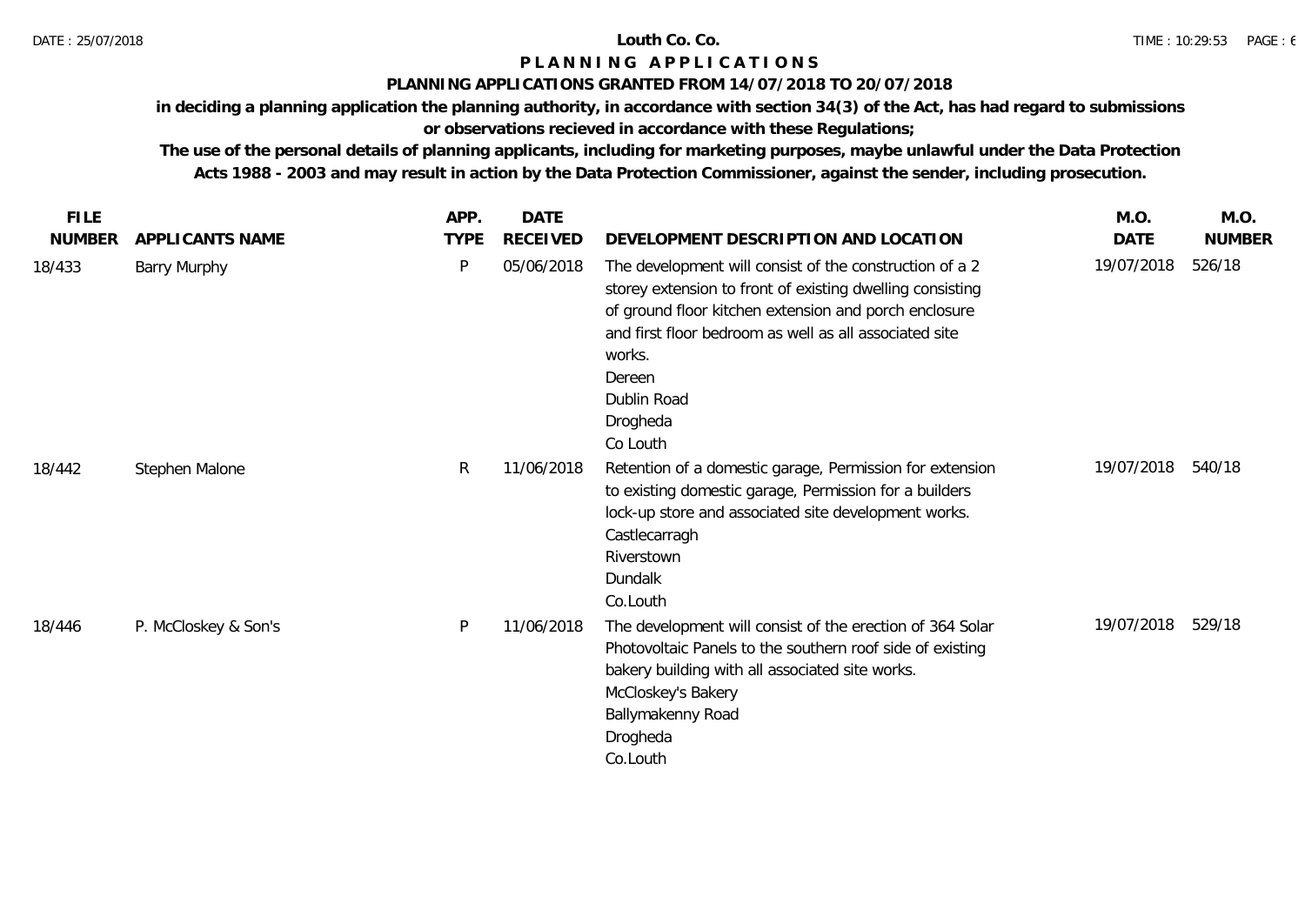### **PLANNING APPLICATIONS GRANTED FROM 14/07/2018 TO 20/07/2018**

**in deciding a planning application the planning authority, in accordance with section 34(3) of the Act, has had regard to submissions or observations recieved in accordance with these Regulations;**

| <b>FILE</b>             |                                                                                                            | APP.             | <b>DATE</b>                   |                                                                                                                                                                                                                                                                                                                                                                                                                                                                                                                                                                                                                                                                                                                                                                                                                                                                                                                                                                                                                                      | M.O.                      | M.O.                    |
|-------------------------|------------------------------------------------------------------------------------------------------------|------------------|-------------------------------|--------------------------------------------------------------------------------------------------------------------------------------------------------------------------------------------------------------------------------------------------------------------------------------------------------------------------------------------------------------------------------------------------------------------------------------------------------------------------------------------------------------------------------------------------------------------------------------------------------------------------------------------------------------------------------------------------------------------------------------------------------------------------------------------------------------------------------------------------------------------------------------------------------------------------------------------------------------------------------------------------------------------------------------|---------------------------|-------------------------|
| <b>NUMBER</b><br>18/539 | <b>APPLICANTS NAME</b><br>TomOBrien Rec. over asset J.Walsh,<br>R. Hoare & J. Doherty (In<br>receivership) | <b>TYPE</b><br>E | <b>RECEIVED</b><br>11/07/2018 | DEVELOPMENT DESCRIPTION AND LOCATION<br><b>EXTENSION OF DURATION Parent Planning ref:</b><br>07/1507 P) 1056no. residential units and 2no. creche<br>facilities on lands measuring approx. 32.90ha. The<br>development provides for a total of 816no. dwelling<br>houses consisting of the following; Type A; 36no. 4 bed<br>detached houses; Types B & B1; 196no. 4 bed                                                                                                                                                                                                                                                                                                                                                                                                                                                                                                                                                                                                                                                             | <b>DATE</b><br>19/07/2018 | <b>NUMBER</b><br>542/18 |
|                         |                                                                                                            |                  |                               | semi-detached houses, Types C & C1; 164no. 3 bed<br>semi-detached houses. Types D & D1; 116no. 3 bed<br>terraced houses, Types J & J1; 304no. 2 bed houses<br>comprising of 224 no. semi detached houses and 80 no.<br>terraced houses. These house types vary between 2 & 3<br>no. storeys in height. The development also provides for<br>a total of 207no. duplex and apartment units consisting<br>of the following; Type E; 138no. duplex units in semi<br>detached and terraced arrangements, Type F; 69no. 2<br>bed apartments. The height of these units is 3no.<br>storeys. The development also provides for a total of<br>33no. apartment units within 3no. apartment blocks; W,<br>X and Z consisting of the following; Types G & G1; 10no.<br>3 bed apartments, Type H & H1; 11no. 3 bed<br>apartments, Types K & K1; 6no 3 bed apartments, Type<br>L & L1; 6no. 3 bed apartments. The height of these<br>blocks varies between 3 & 4no. storeys. The proposed<br>development includes 2no. creche facilities of 340sqm |                           |                         |
|                         |                                                                                                            |                  |                               | and 450sqm respectively providing a total of 790sqm<br>gross floor area. Permission is also sought for the<br>demolition of 1no. derelict dwelling. The proposed<br>development includes 2no. vehicular accesses from the<br>Ballymakenny Rd, 2no. vehicular accesses from the                                                                                                                                                                                                                                                                                                                                                                                                                                                                                                                                                                                                                                                                                                                                                       |                           |                         |
|                         |                                                                                                            |                  |                               |                                                                                                                                                                                                                                                                                                                                                                                                                                                                                                                                                                                                                                                                                                                                                                                                                                                                                                                                                                                                                                      |                           |                         |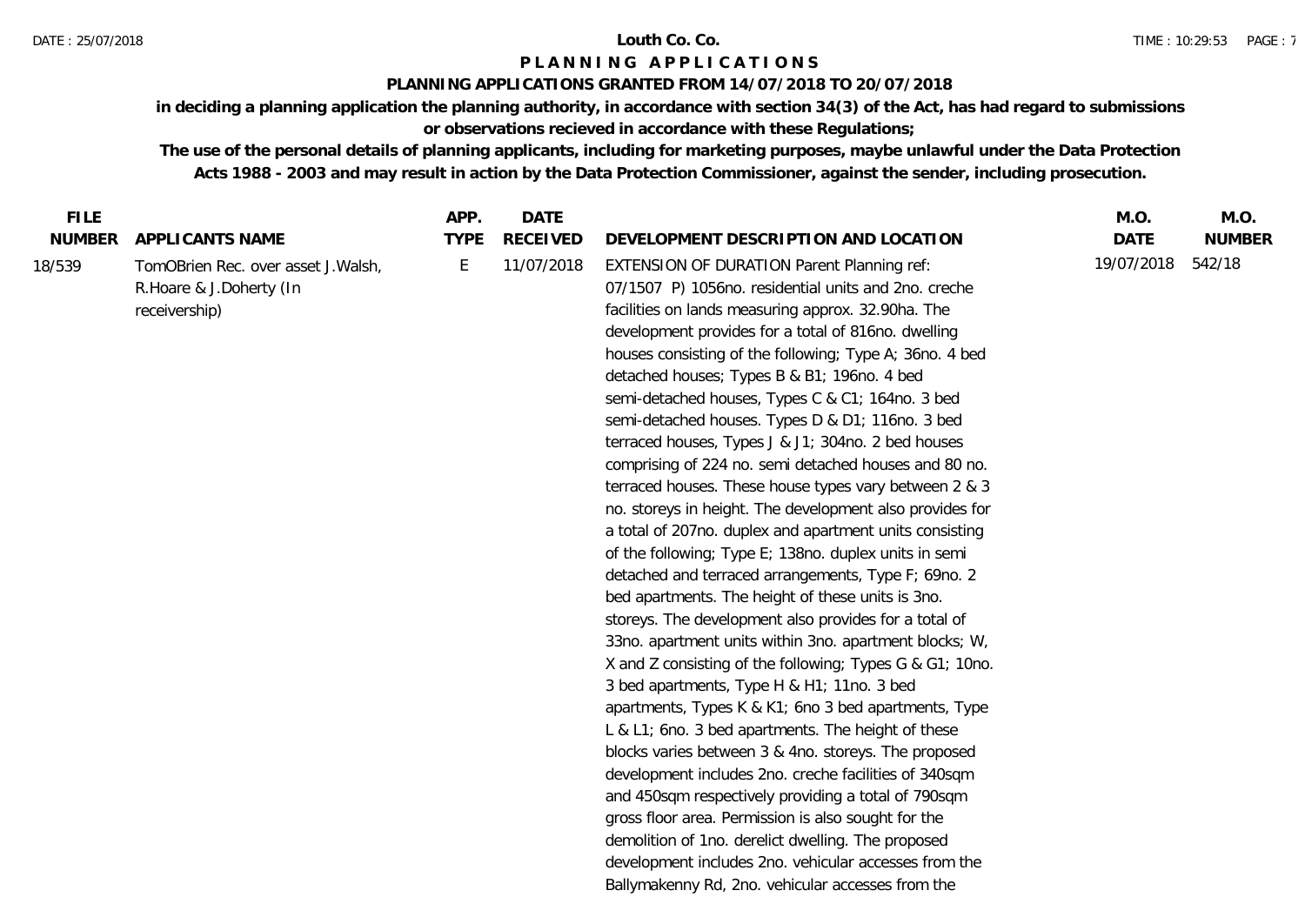# **PLANNING APPLICATIONS GRANTED FROM 14/07/2018 TO 20/07/2018**

**in deciding a planning application the planning authority, in accordance with section 34(3) of the Act, has had regard to submissions** 

**or observations recieved in accordance with these Regulations;**

**The use of the personal details of planning applicants, including for marketing purposes, maybe unlawful under the Data Protection Acts 1988 - 2003 and may result in action by the Data Protection Commissioner, against the sender, including prosecution.**

**FILE NUMBER APPLICANTS NAME APP. DATE TYPE DEVELOPMENT DESCRIPTION AND LOCATION CONTRACTLY DESCRIPTION AND LOCATION M.O. DATE NUMBER M.O.** Drogheda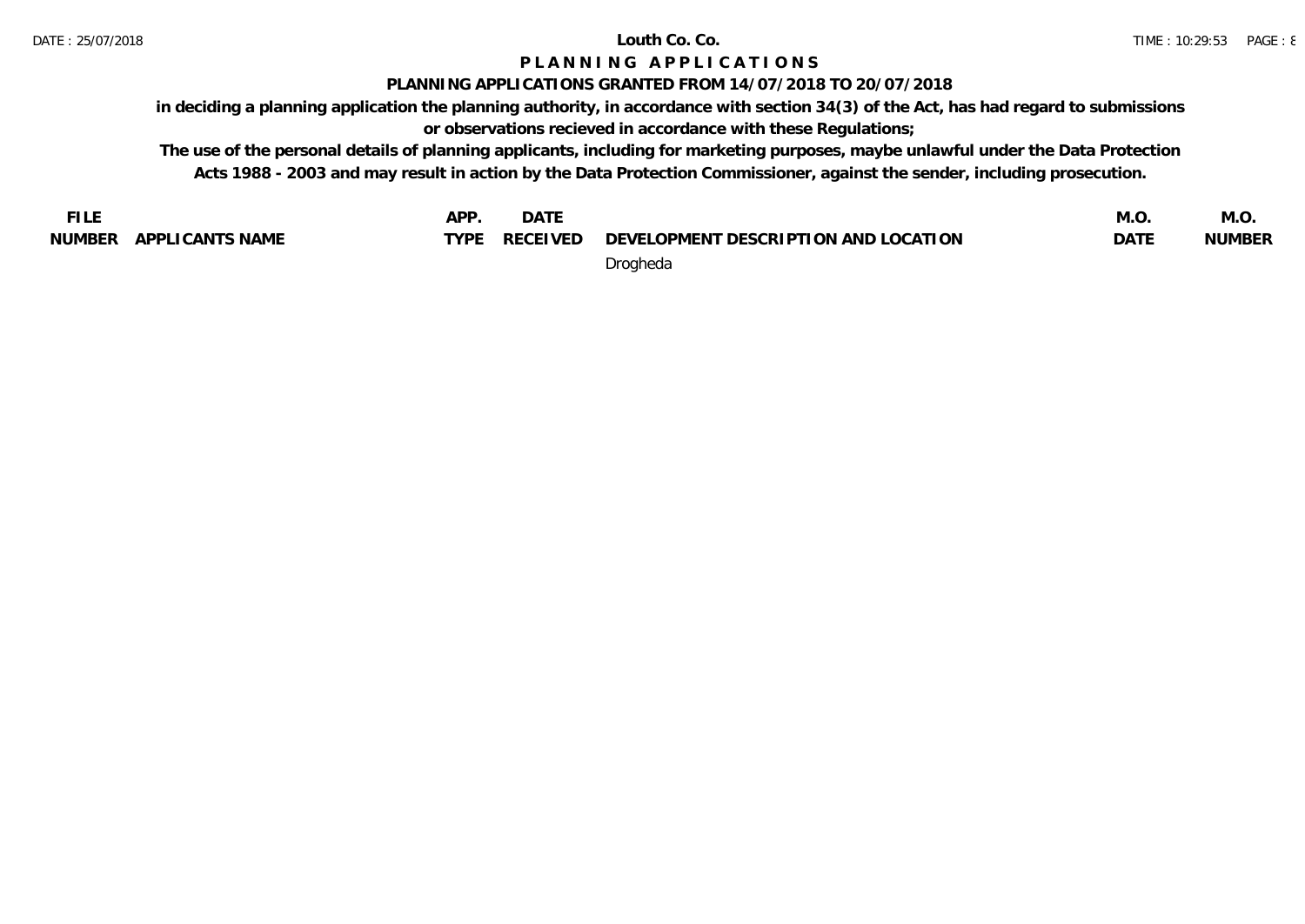### **PLANNING APPLICATIONS GRANTED FROM 14/07/2018 TO 20/07/2018**

**in deciding a planning application the planning authority, in accordance with section 34(3) of the Act, has had regard to submissions or observations recieved in accordance with these Regulations;**

| 19/07/2018<br>543/18<br>E<br>11/07/2018<br><b>EXTENSION OF DURATION Parent Planning ref:</b><br>TomOBrien Rec. over asset J. Walsh,<br>07/1507 P) 1056 no. residential units and 2no. creche<br>R. Hoare & J. Doherty (In<br>facilities on lands measuring approx. 32.90ha. The<br>receivership)<br>development provides for a total of 816no. dwelling<br>houses consisting of the following; Type A; 36no. 4 bed<br>detached houses; Types B & B1; 196no. 4 bed<br>semi-detached houses, Types C & C1; 164no. 3 bed<br>semi-detached houses. Types D & D1; 116no. 3 bed<br>terraced houses, Types J & J1; 304no. 2 bed houses<br>comprising of 224 no. semi detached houses and 80 no.<br>terraced houses. These house types vary between 2 & 3<br>no. storeys in height. The development also provides for<br>a total of 207no. duplex and apartment units consisting<br>of the following; Type E; 138no. duplex units in semi<br>detached and terraced arrangements, Type F; 69no. 2<br>bed apartments. The height of these units is 3no.<br>storeys. The development also provides for a total of<br>33no. apartment units within 3no. apartment blocks; W,<br>X and Z consisting of the following; Types G & G1; 10no.<br>3 bed apartments, Type H & H1; 11no. 3 bed<br>apartments, Types K & K1; 6no 3 bed apartments, Type<br>L & L1; 6no. 3 bed apartments. The height of these<br>blocks varies between 3 & 4no. storeys. The proposed<br>development includes 2no. creche facilities of 340sqm<br>and 450sqm respectively providing a total of 790sqm<br>gross floor area. Permission is also sought for the<br>demolition of 1no. derelict dwelling. The proposed<br>development includes 2no. vehicular accesses from the<br>Ballymakenny Rd, 2no. vehicular accesses from the | <b>FILE</b>             |                  | APP.        | <b>DATE</b>     |                                      | M.O.        | M.O.          |
|---------------------------------------------------------------------------------------------------------------------------------------------------------------------------------------------------------------------------------------------------------------------------------------------------------------------------------------------------------------------------------------------------------------------------------------------------------------------------------------------------------------------------------------------------------------------------------------------------------------------------------------------------------------------------------------------------------------------------------------------------------------------------------------------------------------------------------------------------------------------------------------------------------------------------------------------------------------------------------------------------------------------------------------------------------------------------------------------------------------------------------------------------------------------------------------------------------------------------------------------------------------------------------------------------------------------------------------------------------------------------------------------------------------------------------------------------------------------------------------------------------------------------------------------------------------------------------------------------------------------------------------------------------------------------------------------------------------------------------------------------------------------------------------------|-------------------------|------------------|-------------|-----------------|--------------------------------------|-------------|---------------|
|                                                                                                                                                                                                                                                                                                                                                                                                                                                                                                                                                                                                                                                                                                                                                                                                                                                                                                                                                                                                                                                                                                                                                                                                                                                                                                                                                                                                                                                                                                                                                                                                                                                                                                                                                                                             | <b>NUMBER</b><br>18/540 | APPLI CANTS NAME | <b>TYPE</b> | <b>RECEIVED</b> | DEVELOPMENT DESCRIPTION AND LOCATION | <b>DATE</b> | <b>NUMBER</b> |
|                                                                                                                                                                                                                                                                                                                                                                                                                                                                                                                                                                                                                                                                                                                                                                                                                                                                                                                                                                                                                                                                                                                                                                                                                                                                                                                                                                                                                                                                                                                                                                                                                                                                                                                                                                                             |                         |                  |             |                 |                                      |             |               |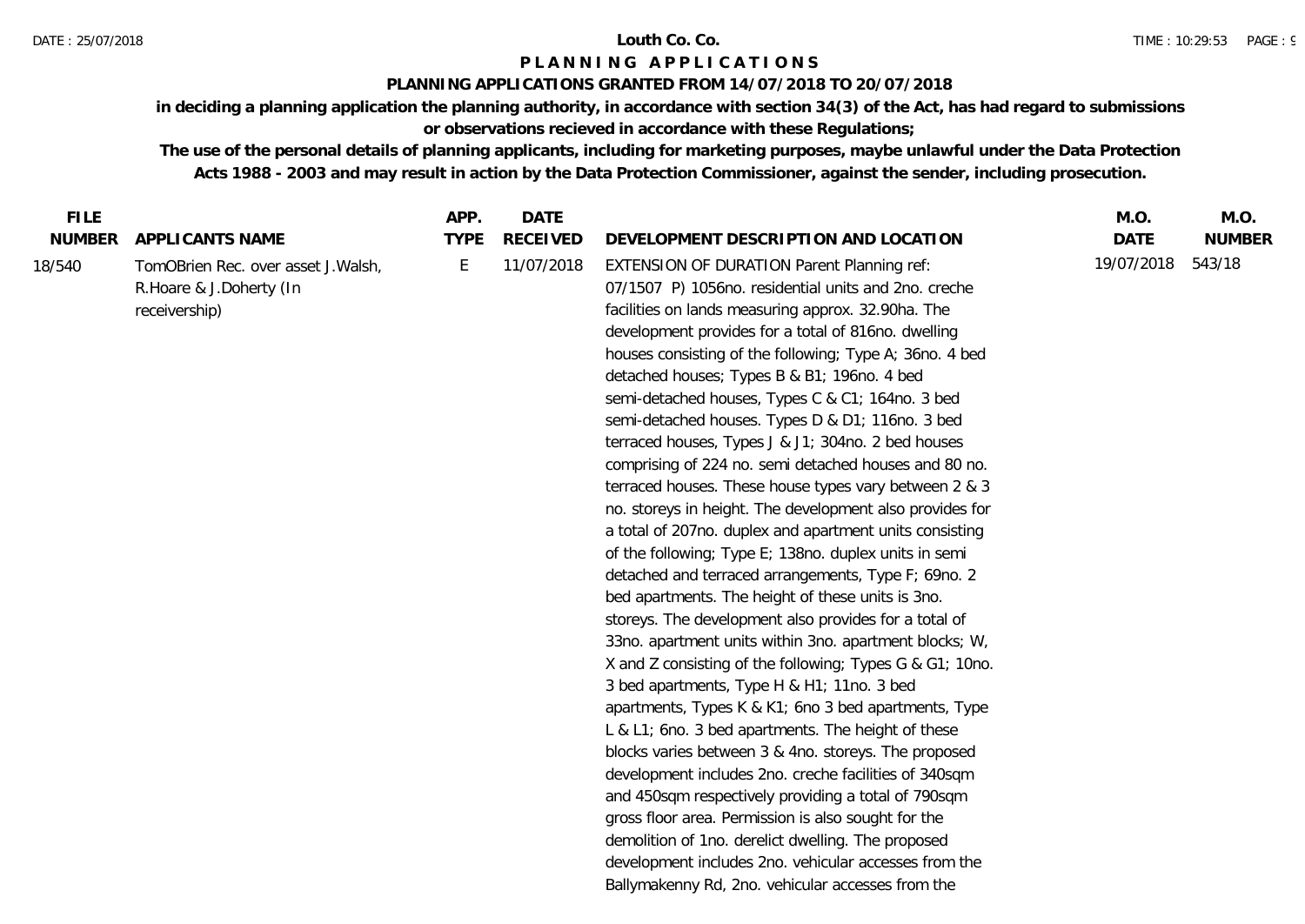# **PLANNING APPLICATIONS GRANTED FROM 14/07/2018 TO 20/07/2018**

**in deciding a planning application the planning authority, in accordance with section 34(3) of the Act, has had regard to submissions** 

**or observations recieved in accordance with these Regulations;**

**The use of the personal details of planning applicants, including for marketing purposes, maybe unlawful under the Data Protection Acts 1988 - 2003 and may result in action by the Data Protection Commissioner, against the sender, including prosecution.**

**FILE NUMBER APPLICANTS NAME APP. DATE TYPE DEVELOPMENT DESCRIPTION AND LOCATION CONTRACTLY DESCRIPTION AND LOCATION M.O. DATE NUMBER M.O.** Drogheda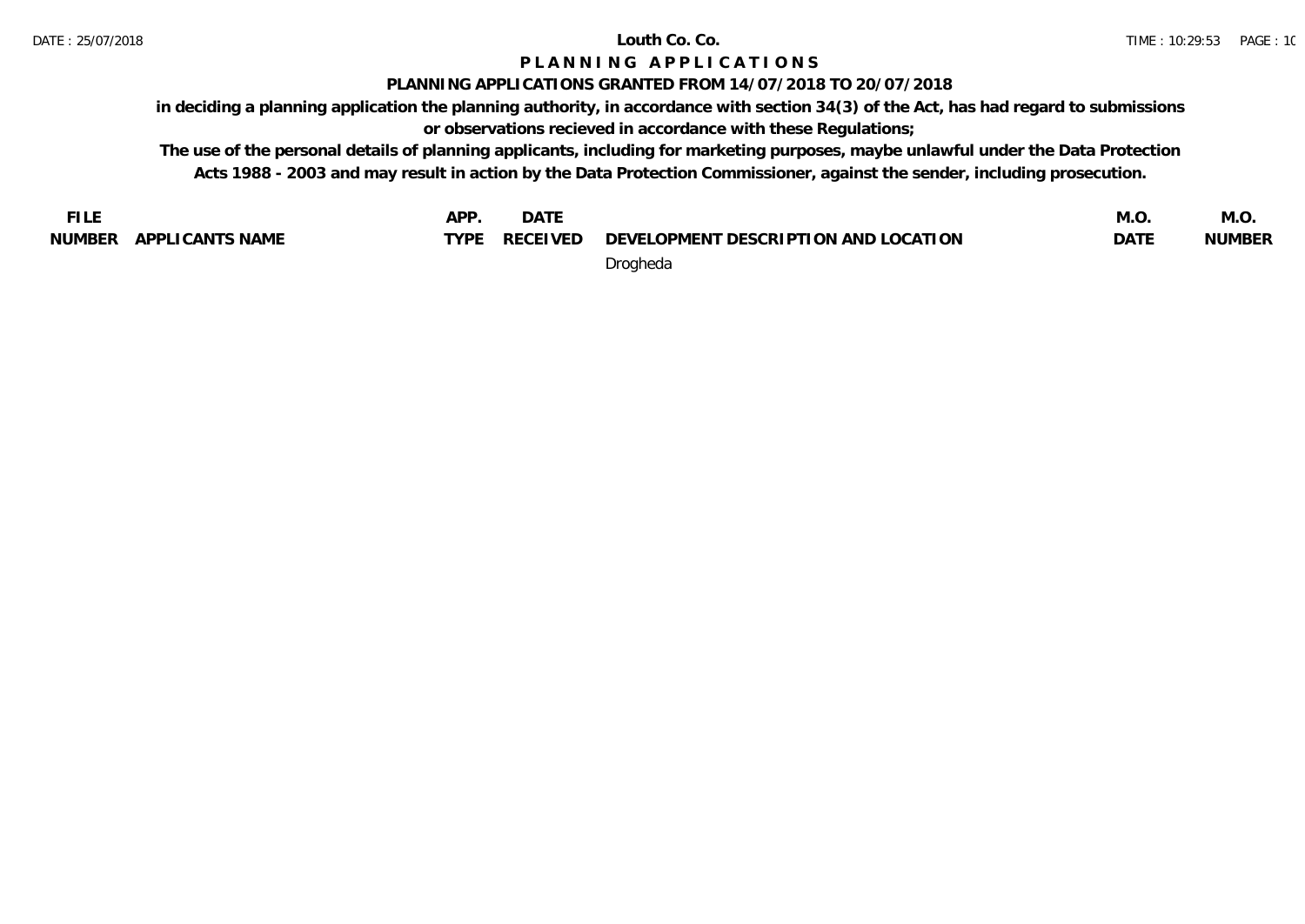### **PLANNING APPLICATIONS GRANTED FROM 14/07/2018 TO 20/07/2018**

**in deciding a planning application the planning authority, in accordance with section 34(3) of the Act, has had regard to submissions** 

# **or observations recieved in accordance with these Regulations;**

| <b>FILE</b>   |                                            | APP.        | <b>DATE</b>     |                                                                                                                                                                                                                                                                                                                                                                                                                                                                                                                                                                                                                                                                                                                                                                                                                                                                                                                                                                                                                                                                                                                                                                                                                                                                                                                                                                                                                                                                                                                                                                                                                                | M.O.        | M.O.          |
|---------------|--------------------------------------------|-------------|-----------------|--------------------------------------------------------------------------------------------------------------------------------------------------------------------------------------------------------------------------------------------------------------------------------------------------------------------------------------------------------------------------------------------------------------------------------------------------------------------------------------------------------------------------------------------------------------------------------------------------------------------------------------------------------------------------------------------------------------------------------------------------------------------------------------------------------------------------------------------------------------------------------------------------------------------------------------------------------------------------------------------------------------------------------------------------------------------------------------------------------------------------------------------------------------------------------------------------------------------------------------------------------------------------------------------------------------------------------------------------------------------------------------------------------------------------------------------------------------------------------------------------------------------------------------------------------------------------------------------------------------------------------|-------------|---------------|
| <b>NUMBER</b> | APPLICANTS NAME                            | <b>TYPE</b> | <b>RECEIVED</b> | DEVELOPMENT DESCRIPTION AND LOCATION                                                                                                                                                                                                                                                                                                                                                                                                                                                                                                                                                                                                                                                                                                                                                                                                                                                                                                                                                                                                                                                                                                                                                                                                                                                                                                                                                                                                                                                                                                                                                                                           | <b>DATE</b> | <b>NUMBER</b> |
| 18/560        | Ravala Ltd & J.Murphy<br>Developments Ltd. | E           | 18/07/2018      | EXTENSION OF DURATION of Planning Ref 071791:<br>Permission for 782no. dwellings; including 37no.<br>detached four bed dwellings, 182no. semi-detached<br>dwellings (45no. four bed, 137no. three bed), 314no.<br>terraced dwellings (40no. four bed, 229no. three bed,<br>45no. two bed), 94no. duplex apartments (57no. three<br>bed, 37no. two bed), 155no. apartments (2no. three<br>bed, 129no. two bed, 24no. 1 bed); 2no. 774sqm creche<br>buildings, with ancillary play areas; 2.5ha of public open<br>space, including 2no. dedicated playgrounds (Local<br>Equipped Areas of Play); hard and soft landscaping and<br>boundary treatments; refuse and cycle storage; 2no.<br>wells for temporary water supply; 2no. surface water<br>attenuation areas (1,400sqm each); a temporary water<br>treatment and storage plant (600sqm); 1,129no. surface<br>car parking spaces (including 11no. spaces for the<br>creches); 4no. new vehicular access points (1no. to the<br>existing R166 Termonfeckin Road to the south, 1no. to<br>the existing Aston Village Neighbourhood Centre access<br>road to the west, 1no. to the boundary with adjoining<br>lands for future development to the west and 1no. to the<br>planned Port Access North Cross Route to the north);<br>and all other associated site and developments works, all<br>on a site of 24.5 hectares, abounded to the south east by<br>the R166 Termonfeckin road, to the west by Aston<br>Village/ Termon Abbey housing estates; and to the north<br>and east by undeveloped lands. An Environmental<br>Impact Assessment (EIS) will be submitted to the | 20/07/2018  | 544/18        |